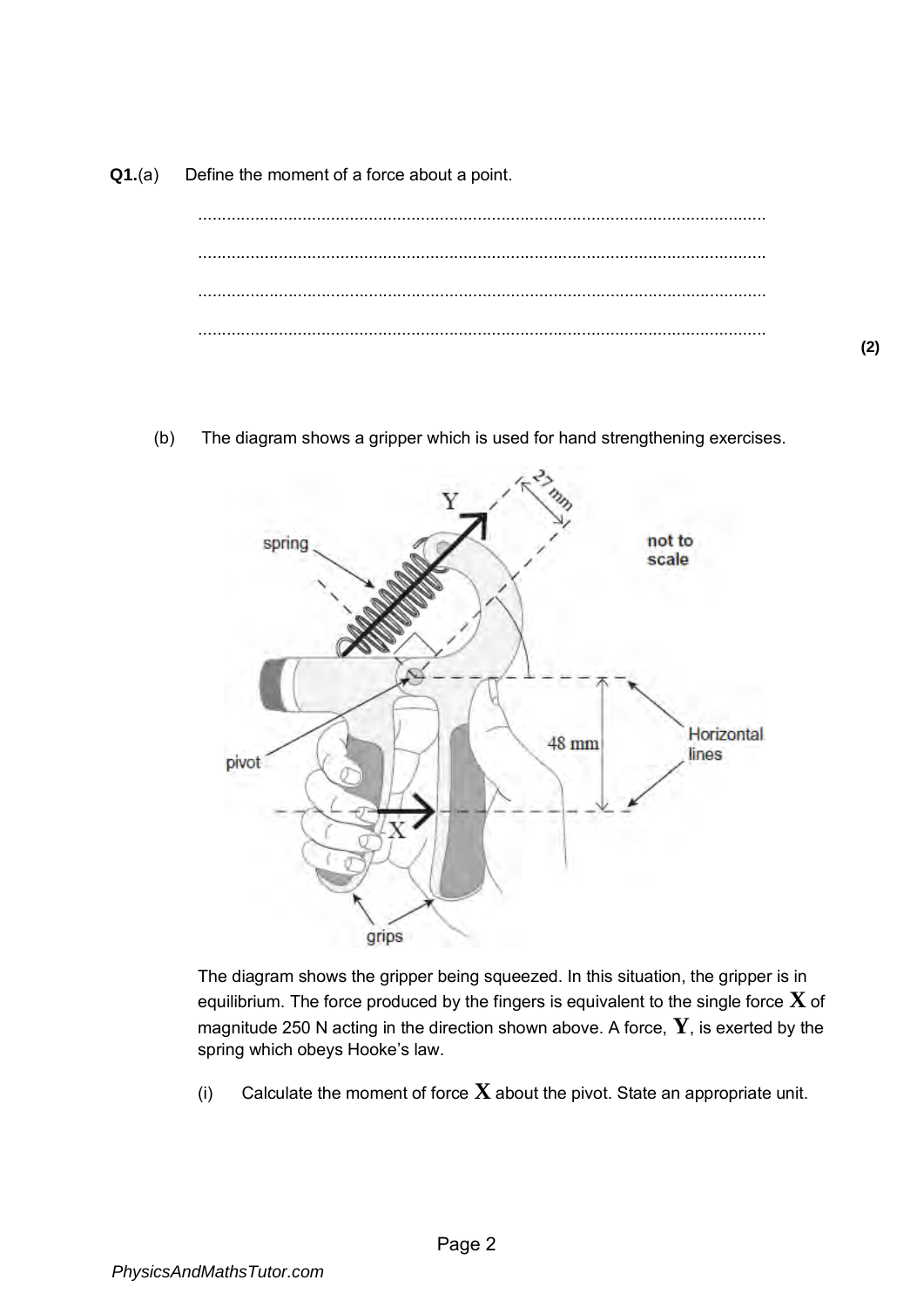moment = .................................. unit ........................

(ii) Calculate force **Y**.

force = .................................................. N

(iii) The extension of the spring is 15 mm.

Calculate the spring constant  $k$  of the spring. Give your answer in N  $\mathsf{m}^{\text{-}1}.$ 

spring constant = ........................................... N m–1

**(2)** 

(iv) Calculate the work done on the spring to squeeze it to the position shown in the diagram.

work done = ................................................... J

**(2)**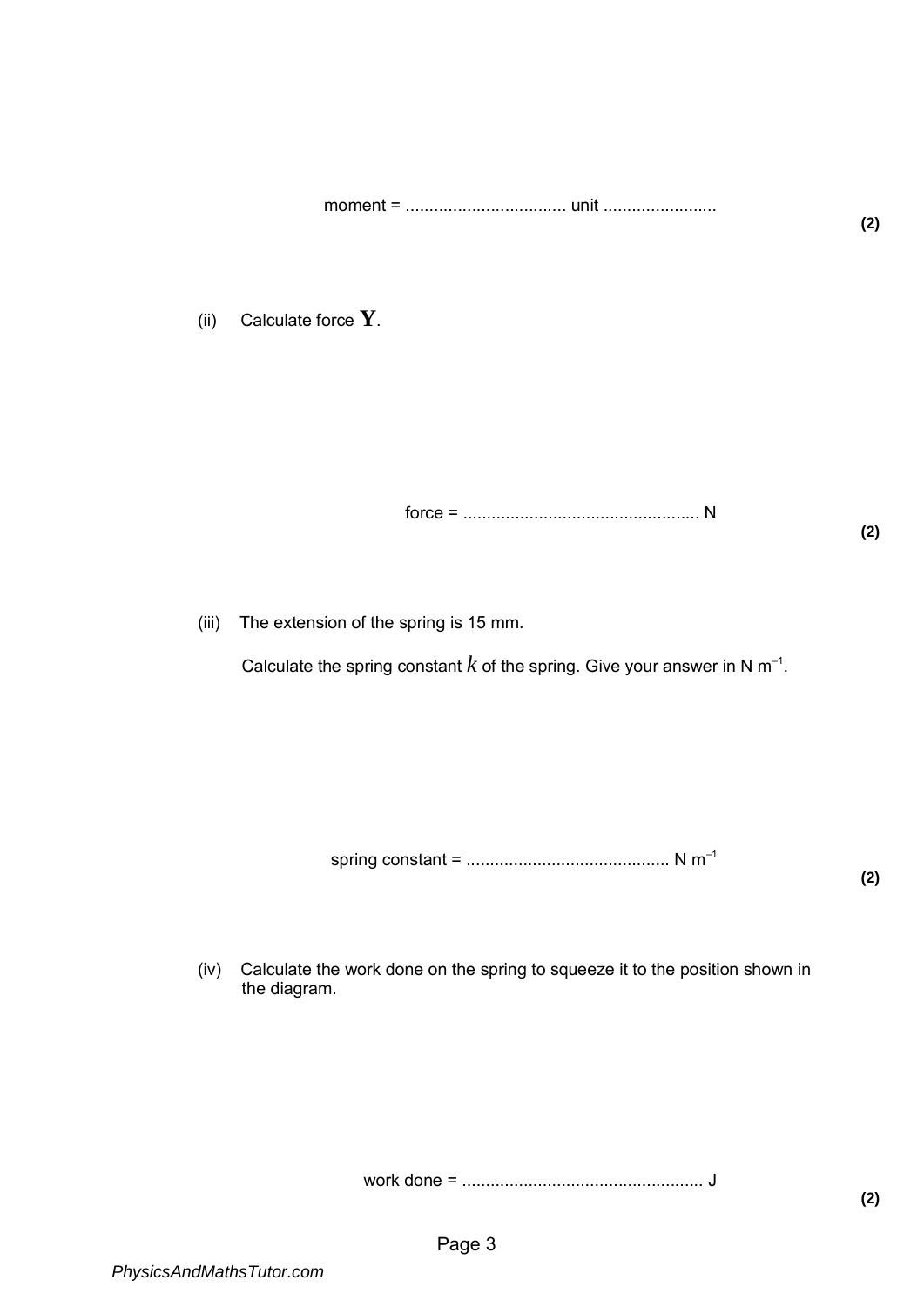**Q2.**An aerospace engineer has built two differently designed wings. One wing is made from an aluminium alloy and the other is made from a carbon fibre composite.

The engineer tests a sample of each material by applying a varying stress.

(a) Tick (✓) **two** of the boxes in the table below to indicate which are properties of the material from which the wing is made.

| breaking stress         |  |
|-------------------------|--|
| stiffness constant, $k$ |  |
| tensile strain          |  |
| tensile stress          |  |
| Young modulus           |  |

(b) Below is the stress−strain graph that the engineer obtains for the aluminium alloy.

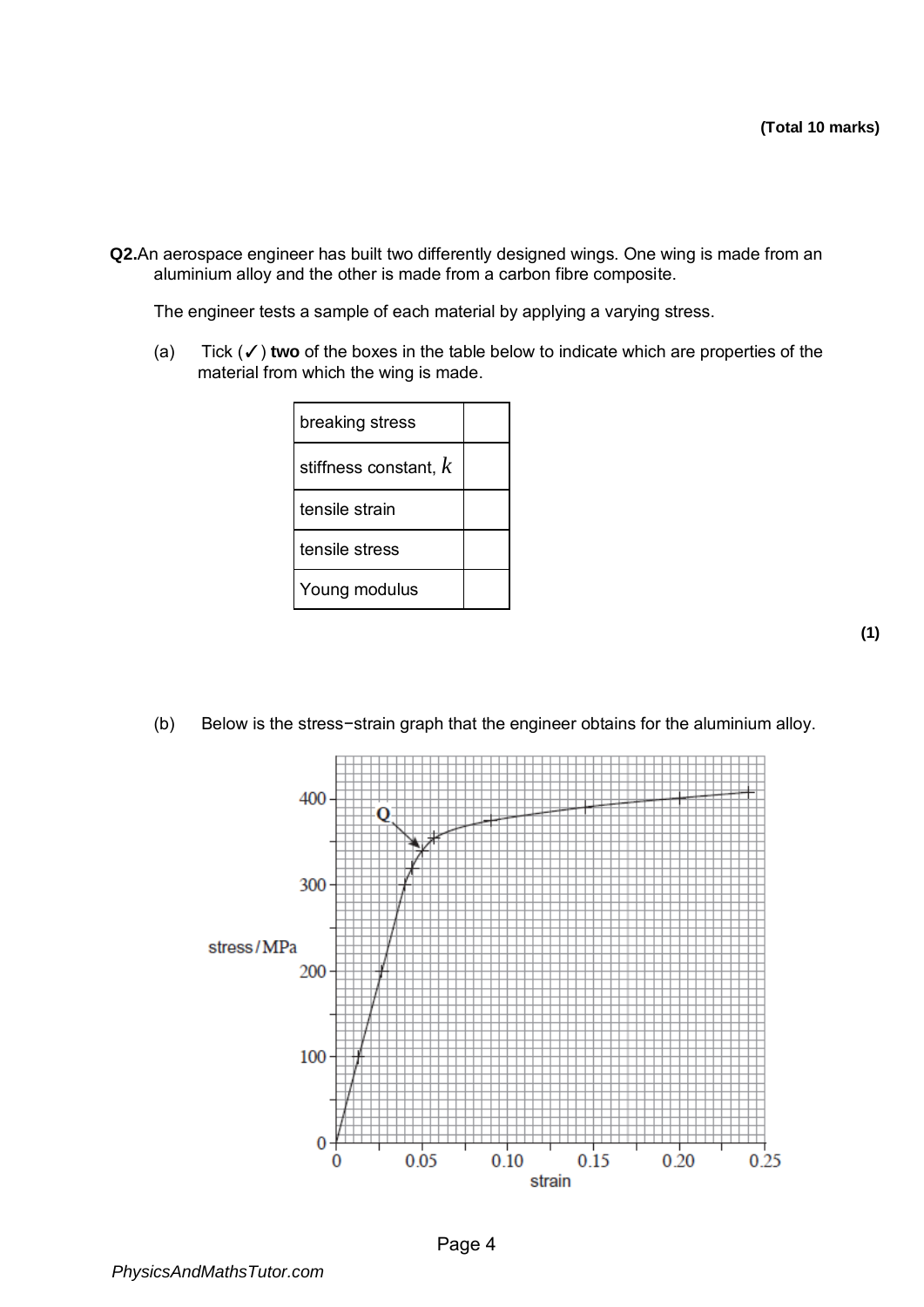- (i) The engineer has labelled a point  $Q$  on the graph. This is a point beyond which the behaviour of the material changes irreversibly. State the name for this point. ............................................................................................................... **(1)**  (ii) Use the graph to determine the Young modulus of the aluminium alloy. Show your working. Young modulus = ................................................ Pa **(2)**
- (c) The engineer who carried out the experiment to obtain the stress−strain graph decided to stretch another sample to a strain of 0.10. She then gradually reduced the stress to zero.

Show by drawing on the graph how you would expect the stress to vary with strain as the stress is reduced.

**(2)** 

(d) Calculate the volume of 25.0 kg of the aluminium alloy.

density of aluminium alloy = 2.78 × 10 $^3$  kg m $^{-3}$ .

volume = ................................................ m<sup>3</sup>

**(1)** 

(e) 1.28% of the aluminium alloy's volume is copper. Calculate the mass of pure aluminium needed to make 25.0 kg of the aluminium alloy.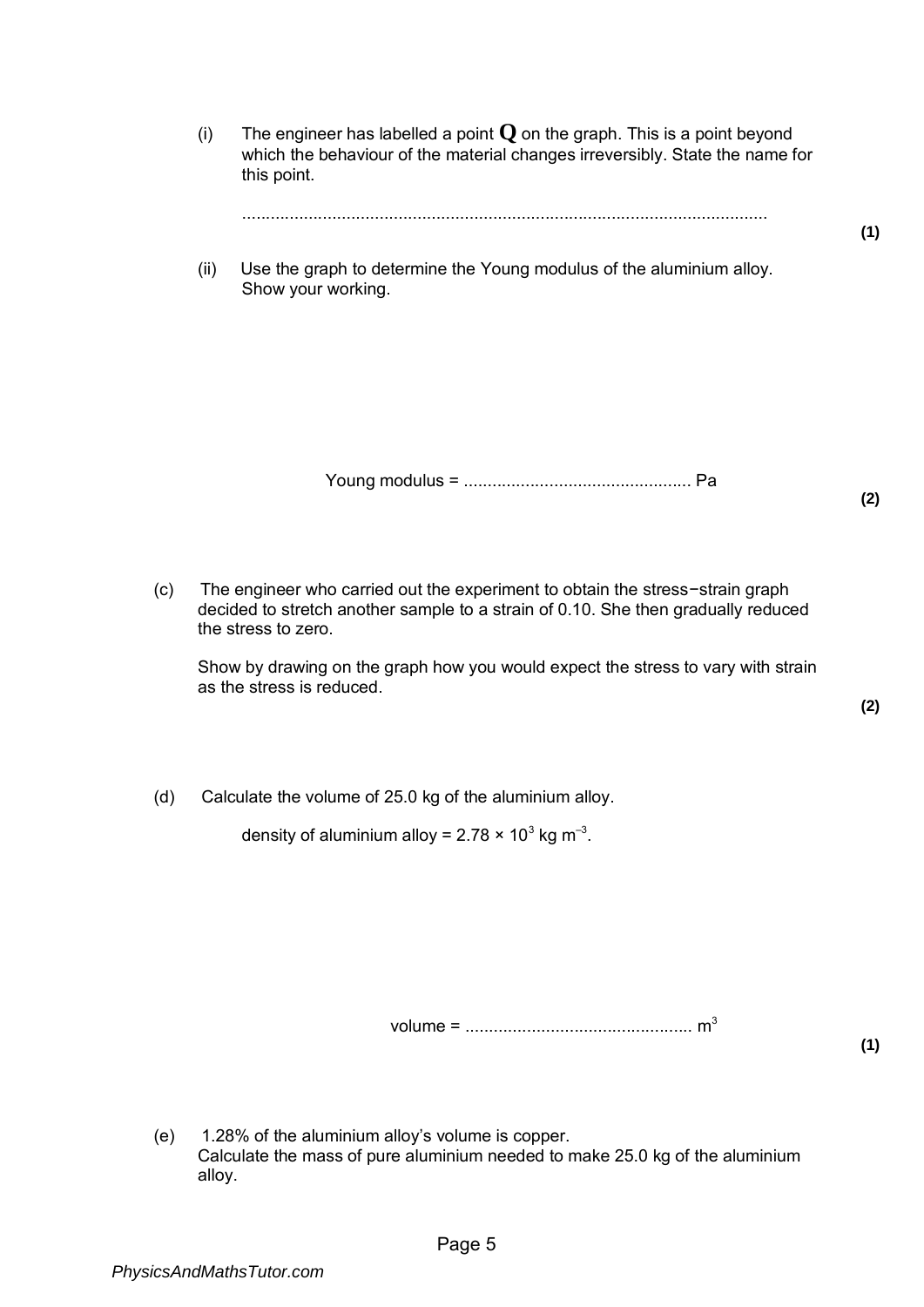density of pure aluminium = 2.70 × 10 $^3$  kg m $^{-3}$ .

mass of pure aluminium = ................................................ kg

**(2) (Total 9 marks)** 

**Q3.**The overhead cables used to transmit electrical power by the National Grid usually consist of a central core of steel cables surrounded by a sheath of cables of low resistivity material, such as aluminium.



What is the main purpose of the steel core?

- **A** To force more current into the outer sheath.
- **B** To provide additional current paths through the cables.
- **C** To reduce the power lost from the cables.
- **D** To increase the mechanical strength of the cables.

**(Total 1 mark)** 

**Q4.**The diagram below shows a bungee jumper of mass 75 kg about to step off a raised platform. The jumper comes to a halt for the first time when his centre of mass has fallen through a distance of 31 m. The bungee rope has an unextended length of 19 m and a stiffness of 380 N  $\mathsf{m}^{\text{-}1}.$ 

Ignore the effects of air resistance and the mass of the rope in this question. Treat the jumper as a point mass located at the centre of mass.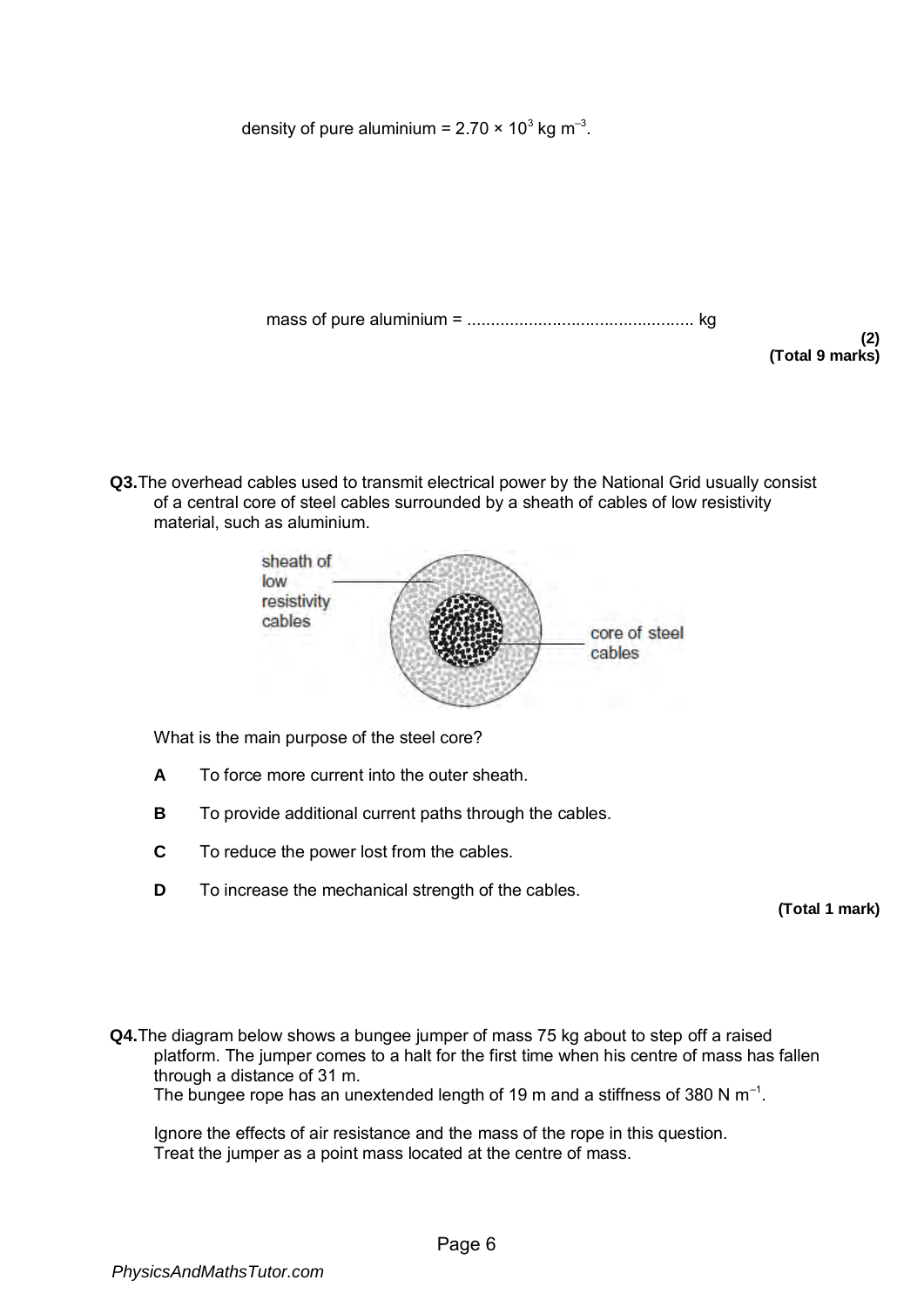

(a) (i) Calculate the extension of the bungee rope when the centre of mass of the jumper has fallen through 31 m.

extension ................................................. m

**(1)** 

(ii) Calculate the resultant force acting on the jumper when he reaches the lowest point in the jump.

resultant force .................................................. N

**(2)** 

(b) Calculate the extension of the rope when the jumper's acceleration is zero.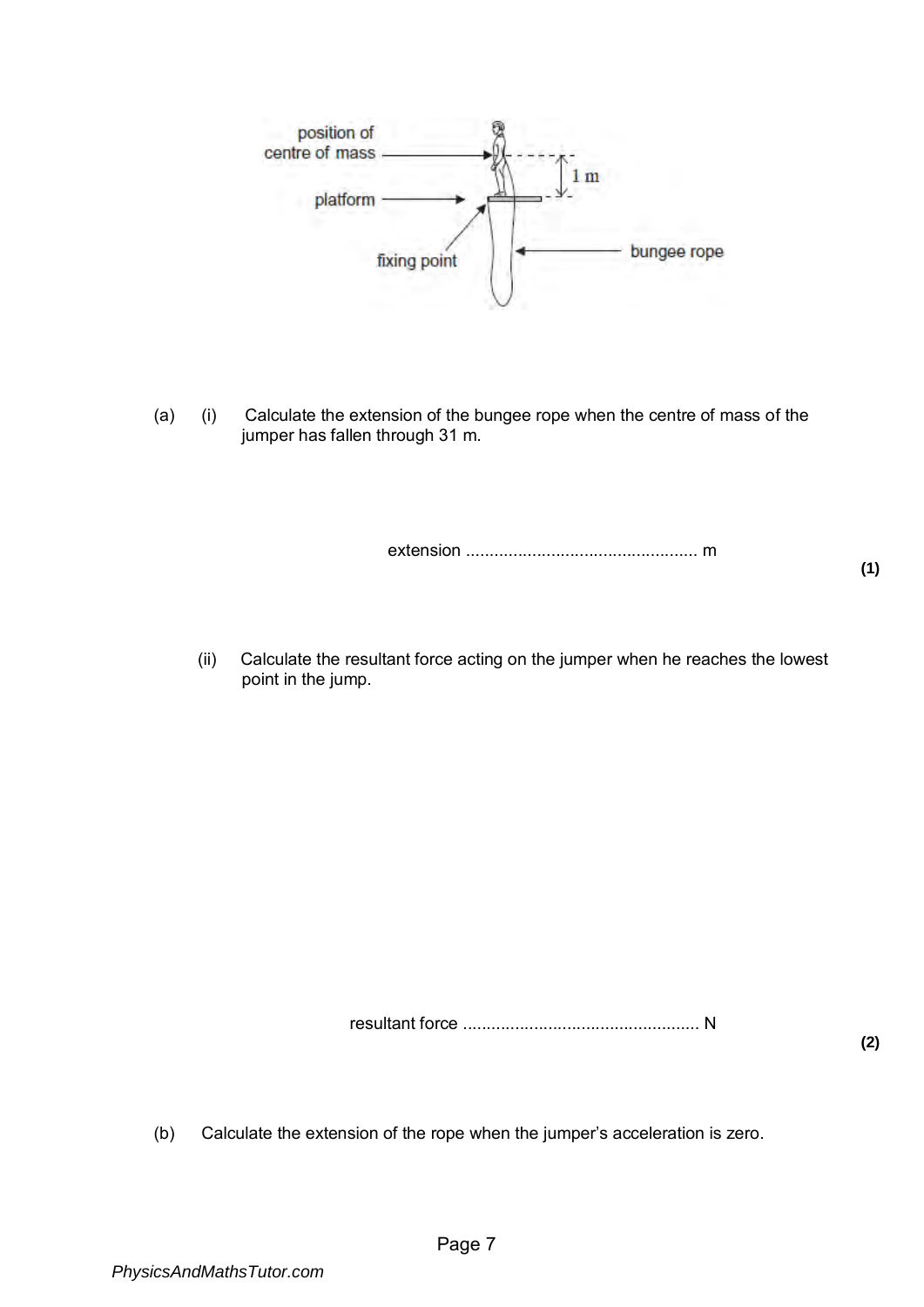|--|--|--|

(c) The extension of the bungee rope is 5.0 m when the jumper's centre of mass has fallen through a distance of 25 m.

Use the principle of conservation of energy to calculate the speed of the jumper in this position.

speed ............................................ m s–1

**(2)** 

(d) The bungee jump operator intends to use a bungee rope of the same unextended length but with a much greater stiffness. The rope is to be attached in the same way as before.

Explain, with reference to the kinetic energy of the jumper, any safety concerns that may arise as the jumper is slowed down by the new rope.

........................................................................................................................ ........................................................................................................................ ........................................................................................................................ ........................................................................................................................ ........................................................................................................................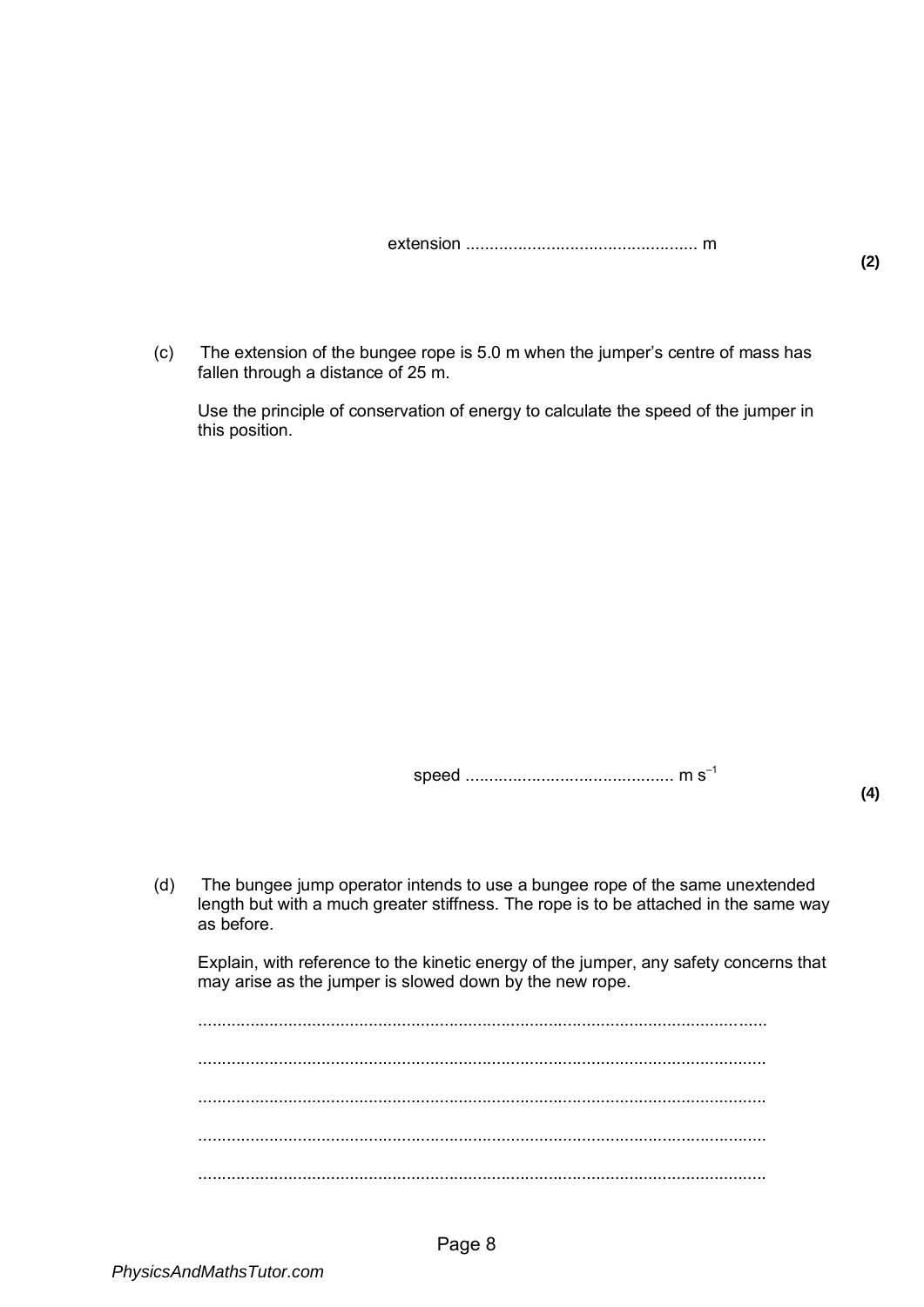**Q5.**A load of 3.0 N is attached to a spring of negligible mass and spring constant 15 N  $m^{-1}$ .



What is the energy stored in the spring?



**(Total 1 mark)** 

**Q6.**The diagram shows how the stress varies with strain for metal specimens X and Y which are different. Both specimens were stretched until they broke.